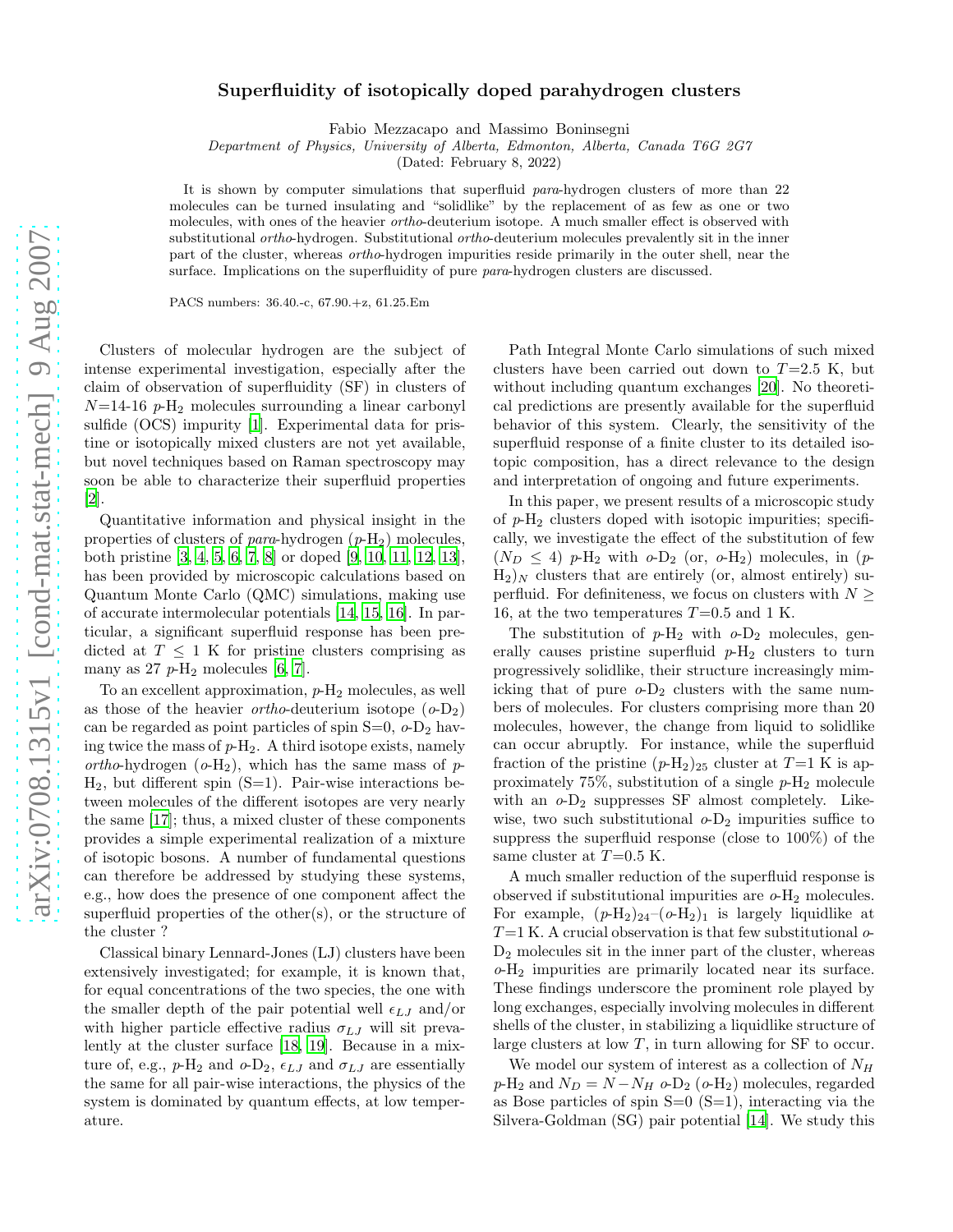

<span id="page-1-0"></span>FIG. 1: (Color online) Superfluid fraction  $\rho_{S_H}$  of the parahydrogen component in clusters of N molecules with one (circles), two (triangles) and four (squares) substitutional orthodeuterium molecules, and with one (stars) ortho-hydrogen molecule. Upper panel shows data at  $T = 0.5$  K, lower at  $T = 1$  K. Diamonds show results for the undoped clusters (entirely superfluid at  $T=0.5$  K). Error bars are comparable to the size of the symbols.

system by QMC simulations, using the continuous-space Worm Algorithm [\[21](#page-3-20), [22\]](#page-3-21); technical details of our simulations are the same as in Ref. [\[7\]](#page-3-6).

Figure [1](#page-1-0) shows the superfluid fraction  $\rho_{S_H}$  of the  $p\text{-}H_2$ component, as a function of the cluster size  $N$  at  $T = 1$ K (lower panel) and  $T = 0.5$  K (upper panel). Different symbols refer to a different number of substitutional  $o$ - $D_2$ or  $o$ -H<sub>2</sub> molecules (see figure caption). When a single  $p$ - $H_2$  molecule is replaced by an  $o$ -D<sub>2</sub> one,  $\rho_{S_H}$  is relatively little affected for  $N < 22$ , with respect to a pristine  $p-H_2$ cluster, but is depressed substantially in larger clusters, particularly at higher  $T$ . For example, the substitution of one  $o$ -D<sub>2</sub> in a  $(p-H_2)_{25}$  cluster causes  $\rho_{S_H}$  to drop from 75% to less than 20% at  $T=1$  K, while at  $T=0.5$  K an almost complete suppression of the superfluid fraction is observed, in the same cluster, when two  $p-H_2$  molecules are replaced by  $o-D_2$ . It should also be noted that pristine  $p-H_2$  clusters with more than 22 molecules, generally display solidlike behavior even when undoped, albeit in different degrees [e.g.,  $(p-H_2)_{23}$  at  $T=1$  K] [\[6,](#page-3-5) [7](#page-3-6)].

Figure [2](#page-1-1) compares the radial density profile (at  $T=1$ K) of the (largely superfluid) pristine  $(p-H_2)_{25}$  cluster, with that of the (essentially insulating) cluster with the same number of molecules, but with one  $p-H_2$  replaced by an  $o$ -D<sub>2</sub>. Profiles are computed with respect to the geometrical center of the cluster [\[23\]](#page-3-22). The main structural change arising from the substitution of a  $p-H_2$  clearly occurs in the center of the cluster, where molecules are considerably more localized (hence, the higher peak). In the vicinity of the surface of the system, density profiles are, in fact, almost identical.

If the dopant is  $o-H_2$ , on the other hand, then the structure of the cluster and its superfluid properties are



<span id="page-1-1"></span>FIG. 2: (Color online) Radial density profiles for a pure (p- $H_2$ )<sub>25</sub> (lower peak at short r) and a  $(p-H_2)_{24}-(o-D_2)_1$  cluster, at  $T=1$  K. Profiles are computed with respect to the geometrical center of the cluster. In the case of the doped cluster, no distinction is made between molecules of different types. Statistical errors are not shown for clarity; they are of the order of  $5.0 \times 10^{-4}$  Å<sup>-3</sup>.



<span id="page-1-2"></span>FIG. 3: (Color online) Radial density (multiplied by  $r^2$ ) for the single  $o$ -D<sub>2</sub> and  $o$ -H<sub>2</sub> impurities in the doped  $(p-H_2)_{24}-(o$ - $D_2$ <sub>1</sub> and  $(p-H_2)_{24}-(p-H_2)_{1}$  clusters, at a temperature of 1 K. Profiles are computed with respect to the geometrical center of the cluster.

much less sensitive to the substitution (see Fig. [1\)](#page-1-0). For example, the corresponding profile for the cluster doped with one  $o$ -H<sub>2</sub> molecule is indistinguishable from that of the pristine cluster, on the scale of Fig. [2.](#page-1-1)

An important observation is that a lone  $o$ - $D_2$  molecule sits in the central part of the cluster; this is something that we observe for all cluster studied, with up to four o-D<sup>2</sup> substitutional impurities, in agreement with previous work  $[20]$ . The lighter  $o$ -H<sub>2</sub> dopant, conversely, is considerably more delocalized, and indeed is found prevalently in the external part of the cluster, as shown in Fig. [3.](#page-1-2)

The effect of cluster "crystallization," induced in relatively large clusters by one or two  $o-D_2$  impurities (and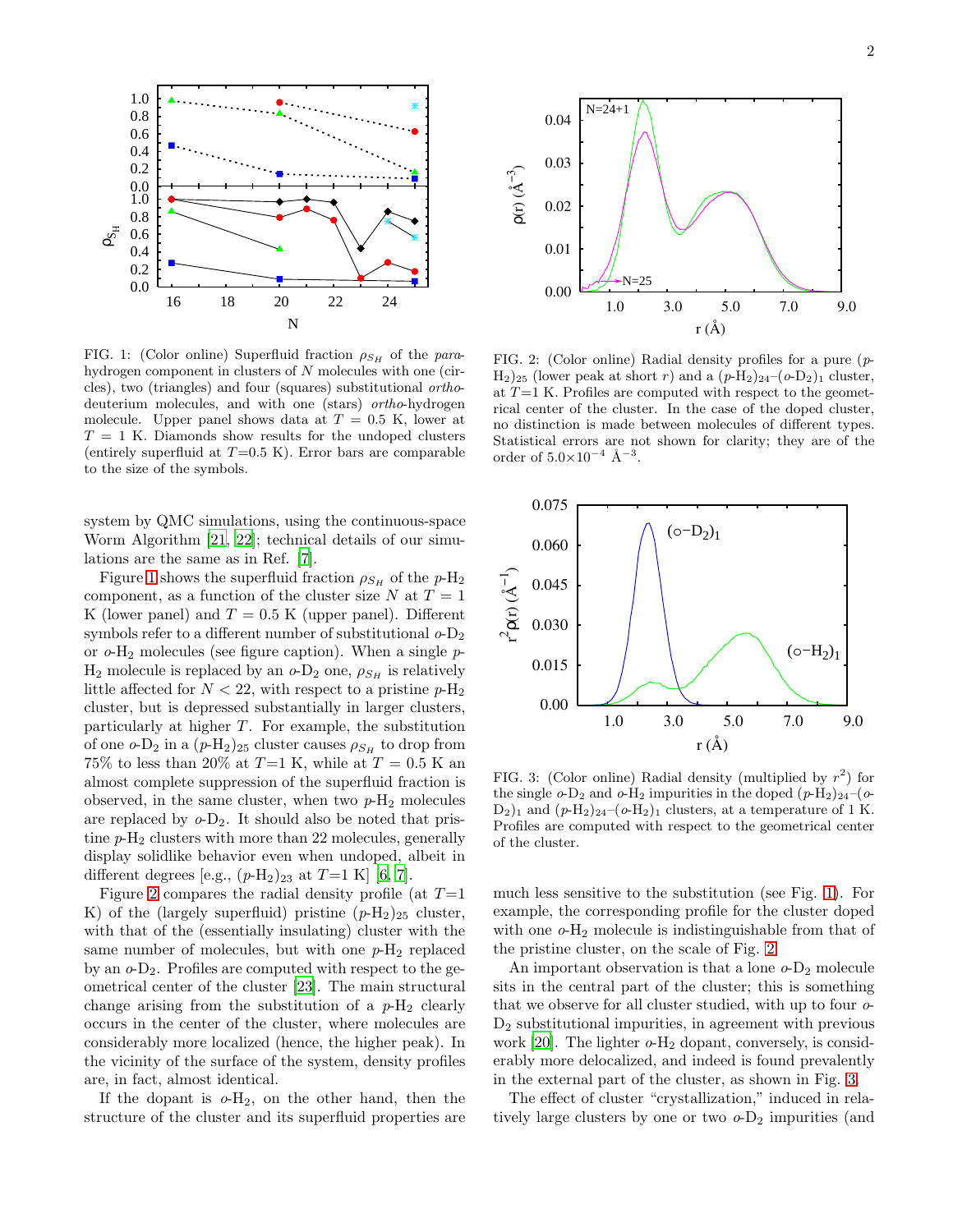

<span id="page-2-0"></span>FIG. 4: (Color online) Three-dimensional representations of the clusters  $(p-H_2)_{16}-(o-D_2)_4$  (A) and of  $(p-H_2)_{20}$  (B). Darker color is used for impurity molecules.

the ensuing depression of  $p-H_2$  SF) can also be observed in smaller systems, but a greater number of substitutions is needed. Figure [4](#page-2-0) shows the structures of the two clusters  $(p-H_2)_{16}-(o-D_2)_4$  (part A of the figure), and  $(p-H_2)_{20}$ (part B); these pictures were obtained using the procedure outlined in Ref. [\[10](#page-3-9)]. The pristine cluster has a featureless structure, and is entirely superfluid at  $T \leq 1$ K. On the other hand,  $\rho_{S_H}$  is small in the doped cluster, whose solidlike structure is evident, with a central axis surrounded by rings of molecules. Two of the four  $o-D_2$ molecules are placed on the axis, the other two on the central ring.

Numerical studies by other authors [\[10,](#page-3-9) [13\]](#page-3-12) had already yielded evidence of localization of  $p-H_2$  molecules around a heavy impurity, rendering small, pristine clusters [e.g.,  $(p-H_2)_{13}$ ] significantly more rigid and solidlike. In all previous works, however, impurities were considered such as CO, or HF, not only significantly heavier, but, more importantly, featuring a stronger (more attractive) interaction with the  $p-H_2$  molecules, than that between the molecules themselves.

The results presented here, offer insight in the microscopic mechanism of SF in quantum clusters. In order for SF to occur, clusters (either doped or pristine) must be essentially liquidlike in character, i.e., molecules must enjoy a high degree of mobility and delocalization. The most important structural difference between clusters that are insulating or superfluid at  $T \leq 1$  K, also based on the results for pristine clusters [\[6](#page-3-5), [7\]](#page-3-6), is that the former feature a rigid, solidlike core, possibly with some loosely bound molecules on the surface; on the other hand, SF is enhanced in clusters whose inner region is floppy, with exchanges taking place between molecules in the inner and outer shells.

This is consistent with the notion of quantum melt*ing* of large clusters, at low T [\[6,](#page-3-5) [7](#page-3-6)], originating from permutational exchanges involving all molecules, including those located in the inner part of the cluster. These exchanges become increasingly important at low temperature, where clusters become increasingly liquidlike, and consequently superfluid.

Figure [5](#page-2-1) displays the frequency with which exchange



<span id="page-2-1"></span>FIG. 5: (Color online) Frequency of occurrence of exchange cycles of length M (i.e., involving  $1 \leq M \leq N_H$  p-H<sub>2</sub> molecules) at  $T=1$  K. Spikes from left to right refer to a pristine  $(p-H_2)_{25}$  cluster and to the mixtures  $(p-H_2)_{24}-(o-H_2)_{15}$ and  $(p-H_2)_{24}-(o-D_2)_1$ .

cycles of varying length (i.e., involving a different number  $1 \leq M \leq N_H$  of  $p\text{-H}_2$ ) occur (spikes from left to right) in a pristine  $(p-H_2)_{25}$  cluster as well as in the mixtures  $(p-H_2)_{24}-(o-H_2)_{1}$  and  $(p-H_2)_{24}-(o-D_2)_{1}$  at  $T=1$  K. All exchange cycles are clearly suppressed in the cluster doped with a single  $o$ -D<sub>2</sub>, but the reduction is most dramatic for very long cycles. Conversely, when the cluster is doped with an  $o-H_2$ , exchanges (other than the very longest one) take place at almost the same frequency as in the pristine cluster.

Thus, a single substitutional  $o-D_2$ , which is located in the center of the cluster owing to its greater mass, has a strong inhibiting effect on long exchanges of  $p-H_2$ molecules. As a result, the cluster turns solidlike, and SF is altogether depressed. Conversely, a single  $o$ - $H_2$  dopant molecule can effectively get out of the way, thereby allowing for a greater occurrence of long exchanges, including those involving  $p-H_2$  molecules in the inner and the outer shell of the cluster. As a result, the doped  $(p-H_2)_{24}-(o H_2$ )<sub>1</sub> cluster remains largely liquidlike, with a value of  $\rho_{S_H}$  close to 60 %.

The suggestion that SF is underlain, or strongly enhanced by the occurrence of exchange cycles involving also molecules located in the central region of the cluster is not (as one may naively think) in contradiction with the observation that the superfluid density is largest at the surface [\[8\]](#page-3-7). For, as discussed above the primary mechanism by which these exchanges promote SF is not by *locally* increasing the value of  $\rho_{S_H}$ , but by stabilizing an overall liquidlike phase of the whole cluster.

Summarizing, we have studied mixed hydrogen clusters of various sizes, down to  $T=0.5$  K. To our knowledge, this is the first study of a mixed isotopic bosonic cluster including all quantum-mechanical effects, namely zero-point motion and permutations of identical parti